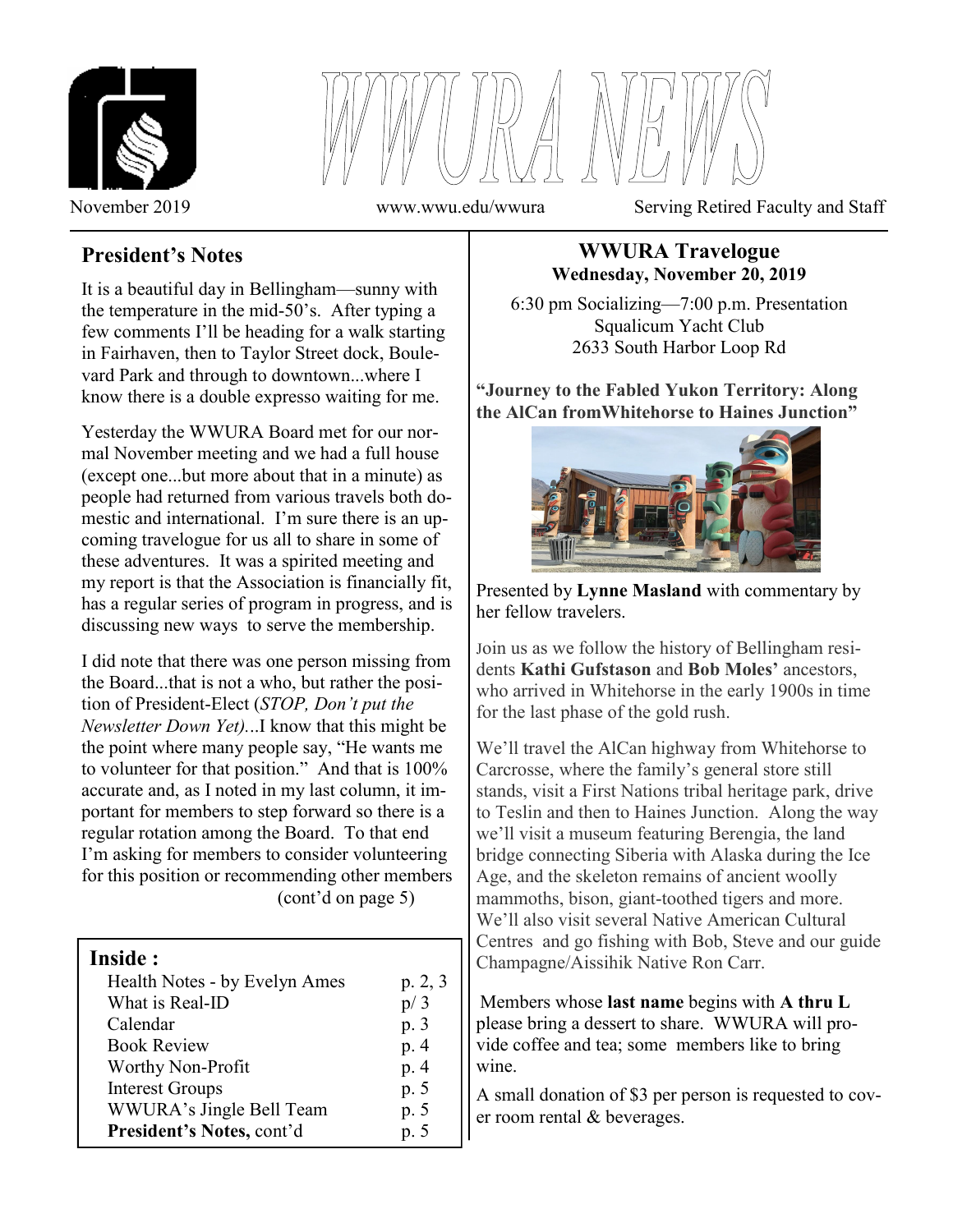## **2019 November Health Notes by Evelyn Ames (includes October plus additional information)**

A technical computer glitch meant the October 2019 Health Notes were not in the WWURA Newsletter. They are included in November. Additional information/guidelines are added about cautions and benefits in using medications.

January 2019 the American Geriatrics Society (AGS) "unveiled its latest update to one of geriatrics' most frequently cited reference tools: The AGS Beers Criteria® for Potentially Inappropriate Medication Use in Older Adults. With more than 90% of older people using at least one prescription and more than 66% using three or more in any given month,1 the AGS Beers Criteria®—a compendium of medications potentially to avoid or consider with caution because they often present an unfavorable balance of benefits and harms for older people—plays a vital role in helping health professionals, older adults, and caregivers work together to ensure medications are appropriate." Beers Criteria® describe particular medications with evidence suggesting they should be:

- Avoided by most older people (outside of hospice and palliative care settings);
- Avoided by older people with specific health conditions;
- Avoided in combination with other treatments because of the risk for harmful "drug-drug" interactions;
- Used with caution because of the potential for harmful side effects;
- Dosed differently or avoided among people with reduced kidney function, which impacts how the body processes medicine.

Consider these five questions to ask about any new drug.

- 1. How and when do I take this drug?
- 2. What could the side effects be and how long should they last?
- 3. Can this new drug interact with those I am currently taking as well as with supplements?
- 4. How will I know if this medication is working and what is the time period to experience the effects?
- 5. Is there a need for follow-up and if so, how soon should I check with my doctor?

The 2019 October Health Notes. **Mixing Foods and Medications: Interaction of Common Foods and Various Medicines.** An AARP online survey (over 1800 adults over age 50) in 2016 found 75 percent of those participating take a prescription medication on a regular basis. Percentages were higher for those 65 and older. Of these, over 80 percent take at least two prescription drugs and over 50 percent take four or more. African American and low-income individuals tend to take more medications. Other reports (e.g., Nat Inst on Aging) suggest that more than 80 percent of older patients (ages 57 to 85 years) use at least one prescription medication daily, with more than 50 percent taking more than five medications or supplements daily. The following chart lists common foods that have the potential for interactions with medications. Suggestions included how to safeguard oneself.

**FOOD:** Bananas, green leafy vegetables, oranges, salt substitutes

**Don't mix** with ACE inhibitors such as captopril (Capoten), enalapril (Vasotec), and lisinopril (Prinivil, Zestril), used to lower blood pressure or treat heart failure. Avoid mixing with some diuretics, such as triamterene (Dyrenium). Diuretics are used to reduce fluid retention and treat high blood pressure. **WHY**: Are all high in potassium. Potassium helps provide electrical signals to heart-muscle cells and other cells. Consuming them with listed medications could increase amount of potassium in body and possibly lead to an irregular heartbeat or heart palpitations—which could be deadly.

**FOOD:** Broccoli, Brussels Sprouts, cabbage, kale, and spinach.

**Don't mix** with blood thinners such as warfarin (Coumadin). **WHY:** Foods containing a lot of vitamin K can reduce drugs' ability to thin blood. In some people with heart disease, this could trigger a heart attack or a stroke. Suggestion: do not overload on leafy greens; maintain a consistent diet. Avoid overuse of raw kale (which is a blood thinner).

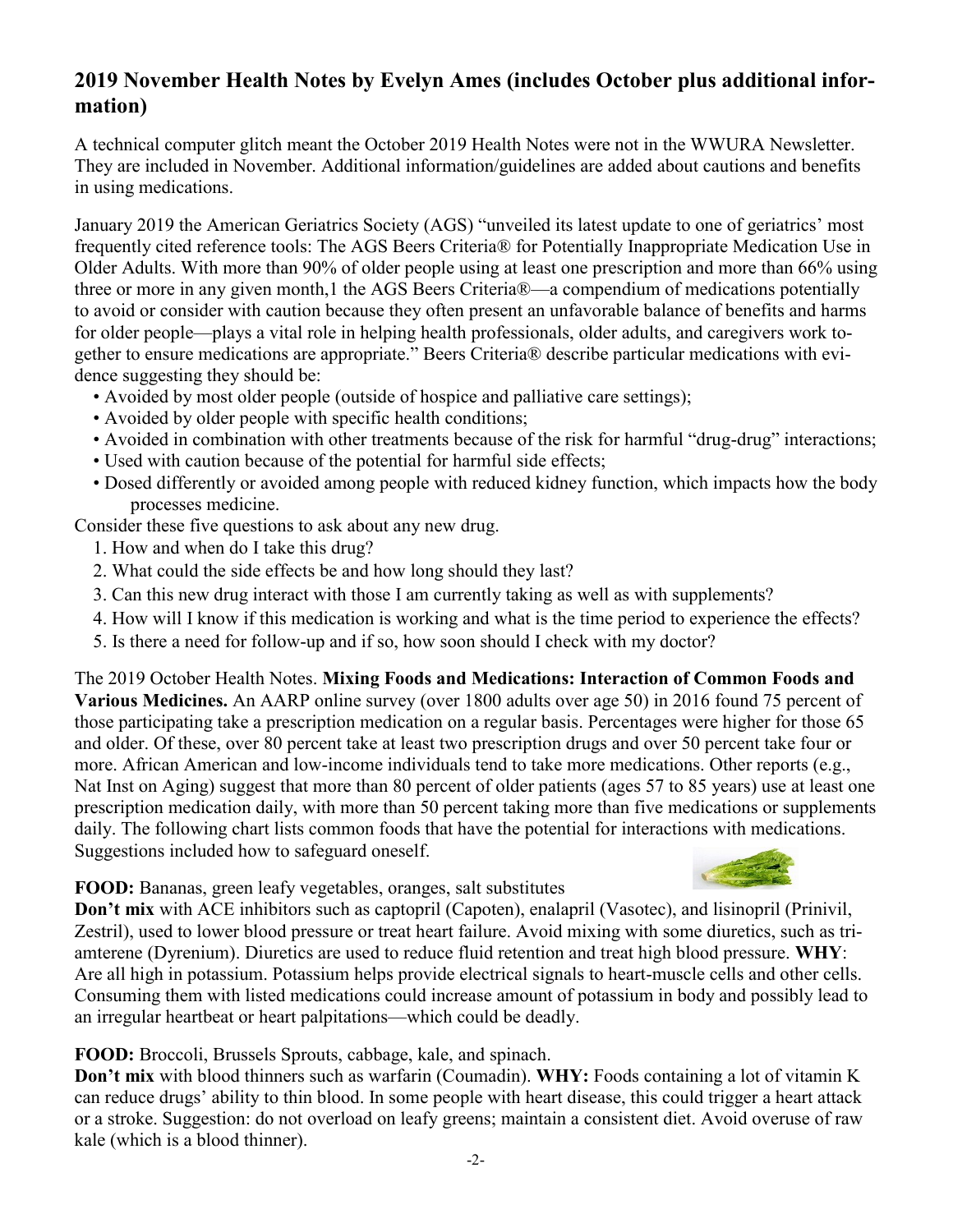## **Health Notes,** *cont'd*

**FOOD:** Cheese, yogurt, milk, calcium supplements, antacids with calcium.



**Don't mix** with Tetracycline (which is an antibiotic used to treat bacterial infections).

**WHY**: Calcium in these foods and products can interfere with the body's ability to fully absorb the antibiotic. In general, tetracycline works better if taken 1 hour before or 2 hours after eating.

**FOOD:** Alcohol, avocados, bananas, chocolate, salami.

**Don't mx** with drugs such as metronidazole (Flagyl) and linezolid (Zyvox), which are used to treat bacterial infections. **WHY:** These foods, along with tap beer, red wine, and sherry, contain tyramine, an amino acid that can cause blood pressure to spike if taken with linezolid. Tyramine is also found in foods that are aged, pickled, fermented, or smoked, such as processed cheeses, anchovies, and dry sausage. Alcohol and metronidazole together could cause nausea, stomach cramping, and vomiting.

**FOOD**: Soybean flour and walnuts.

**Don't mix** with thyroid drugs such as levothyroxine (Levothroid, Levoxyl, Synthroid). **WHY:** High-fiber foods can prevent the body from absorbing medications. One study found drugs were better absorbed when taken at bedtime rather than a half-hour before breakfast, which is what is usually recommended in the instructions.

## **What is REAL-ID?**

A regular driver's license will not be acceptable for identification purposes at ports of entry starting October 1, 2020. By this date, not only must all states be issuing Real ID-compliant licenses or ID's, but individuals must also have visited their state's driver's licensing agency and obtained a REAL ID compliant card, or acceptable alternative such as a U.S. passport, if they wish to fly on commercial aircrafts or access federal facilities.

Enhanced Driver's Licenses (EDL) issued by Washington, Michigan, Minnesota, New York, and Vermont are considered acceptable alternatives to REAL ID-compliant cards and will also be accepted for official REAL ID purposes. Please go to the following website for more details. Https://ww.dhs.gov/real-id-public-faqs#.

# **WWURA Calendar—2019-2020**

### **November 2019**

5—Board Meeting, 10:30 a.m.

 20—Travelogue –6:30 p.m. Squalicum Yacht Club "Journey to the Fabled Yukon Territory"

## **December 2019**

 $\overline{\phantom{a}}$ 

- 3—Board Meeting, 10:30 a.m.
- 14—Jingle Bell Walk/Run
- 18—Holiday Party 6:00 p.m. Squalicum Yacht Club

### **January 2020**

7—Board Meeting

 15—Travelogue—Squalicum Yacht Club "Normandy, the Loire Valley  $&$  Cruising the Seine River"

## **February 2020**

4—Board Meeting 21–WWURA Luncheon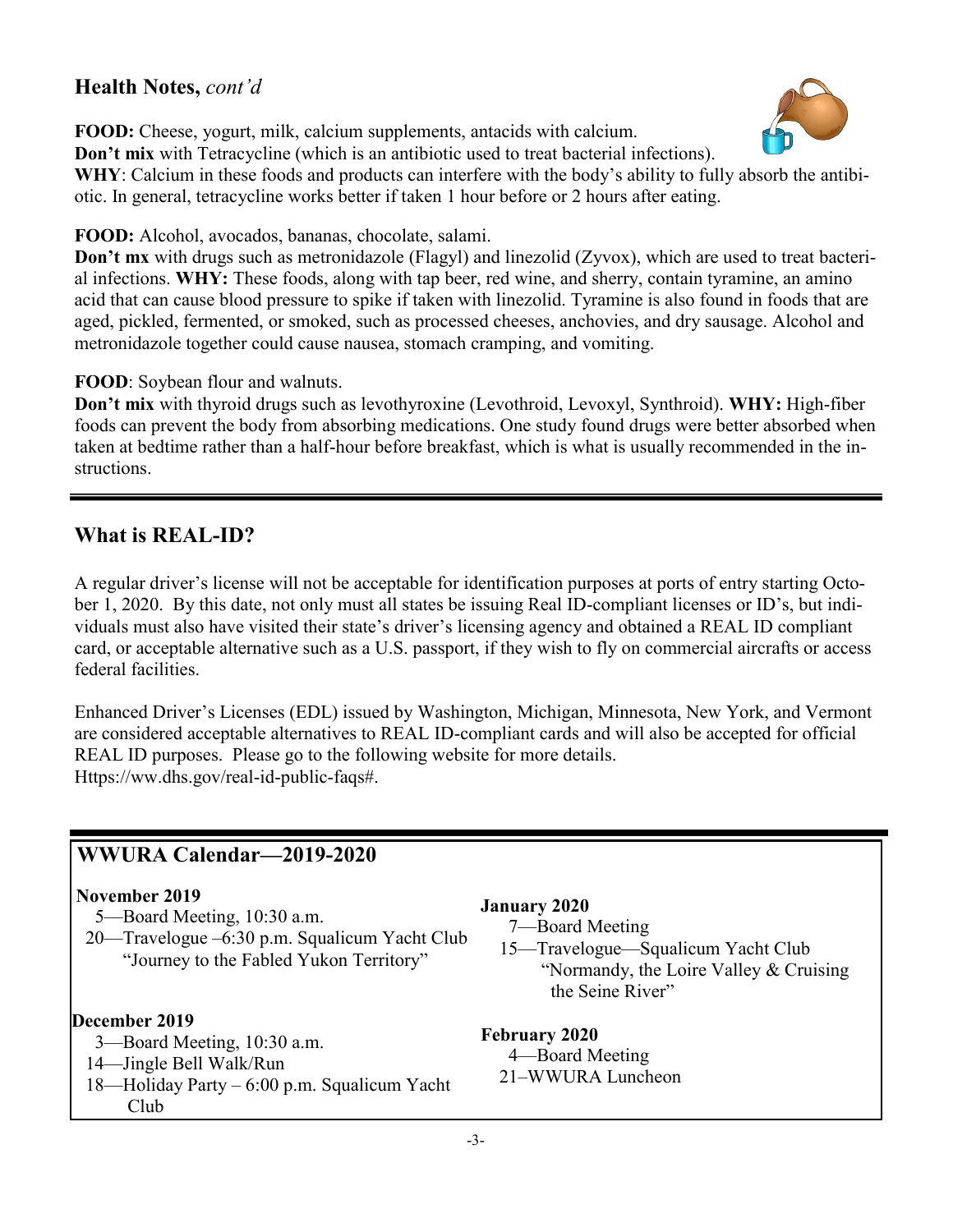#### **Book Review**

### *Blowout: Corrupted Democracy, Rogue State Russia, and the Richest, Most Destructive Industry on Earth* **by Rachel Maddow: A Review**

Despite one minor flaw, this is an important book. The subtitle pretty well captures the gist of this history and critical analysis of the oil and gas industry, nationally and internationally. Rachel traces the industry from its birth at the discovery of that first oil well in Pennsylvania in 1859 to our current dependence on oil and our feeding that dependence through horizontal drilling and fracking.

Along the way she traces Vladimir Putin's rise to power and his consolidation of his power by dominating the oil and gas industries of Russia, his making them the basis of his political power in Russia and the rest of the world. She covers his crimes in Crimea and the Ukraine, his hosting the Olympic Games, his nurturing of oligarchs dependent on him and thus subservient to him, his malign meddling in our election in 2016.

Rachel introduces us to the Resource Curse, which explains the manner in which rich natural resources in an undeveloped region lead not to a better life for the ordinary people there, but to vast wealth for the kleptocratic authoritarians who rise to power and the increasing poverty and decreasing quality of life and political freedom of the people Rachel's prime example is Equatorial Guinea, where the oil industry is directly involved in propping up a disgusting (no other word will quite do the job) president and his disgusting family.

In this connection ExxonMobil and its then CEO Rex Tillerson are exposed as facilitators-in-chief, as they are exposed as working hand-in-glove with Putin.

Rachel also covers the Oklahoma saga, in which the oil barons enrich themselves, impoverish the state, filch the NBA Supersonics team from Seattle to Oklahoma City, and treat Oklahoma to a swarm of earthquakes. Indeed Rachel's book is filled with fascinating stories to spice the sordid history of oil extraction, environmental pollution locally and globally, driven by a greed that might embarrass Gordon Gecko, the hero of the movie *Greed*.

The minor flaw? Rachel affects an informality of style that does not serve her or her topic well. . . . Still, you will be the wiser in many ways when you have finished this wonderful and powerful book.

### **- Bob McDonnell**

## **A Worthy Non-Profit**

### **Domestic Violence and Sexual Assault Services of Whatcom County**

This estimable and valuable non-profit serves some of our most vulnerable people with a comprehensive set of services. In just one week recently it did the following: served 137 individuals, 27 of them new; provided 6 support groups; provided 150 hours of general and 35 hours of legal advocacy; received 30 phone calls for help; began training 14 new volunteers; provided safe housing to 11 women and 17 children. This fall it began offering an education program for elementary school students. Help is welcome through donation or volunteering. Phone 360-671-5714. Email at  $\frac{info(\partial \theta) \cos \theta}{info(\partial \theta)}$ . The office is at 1407 Commercial Street, Bellingham. The DVSAS website is extraordinarily informative and interesting.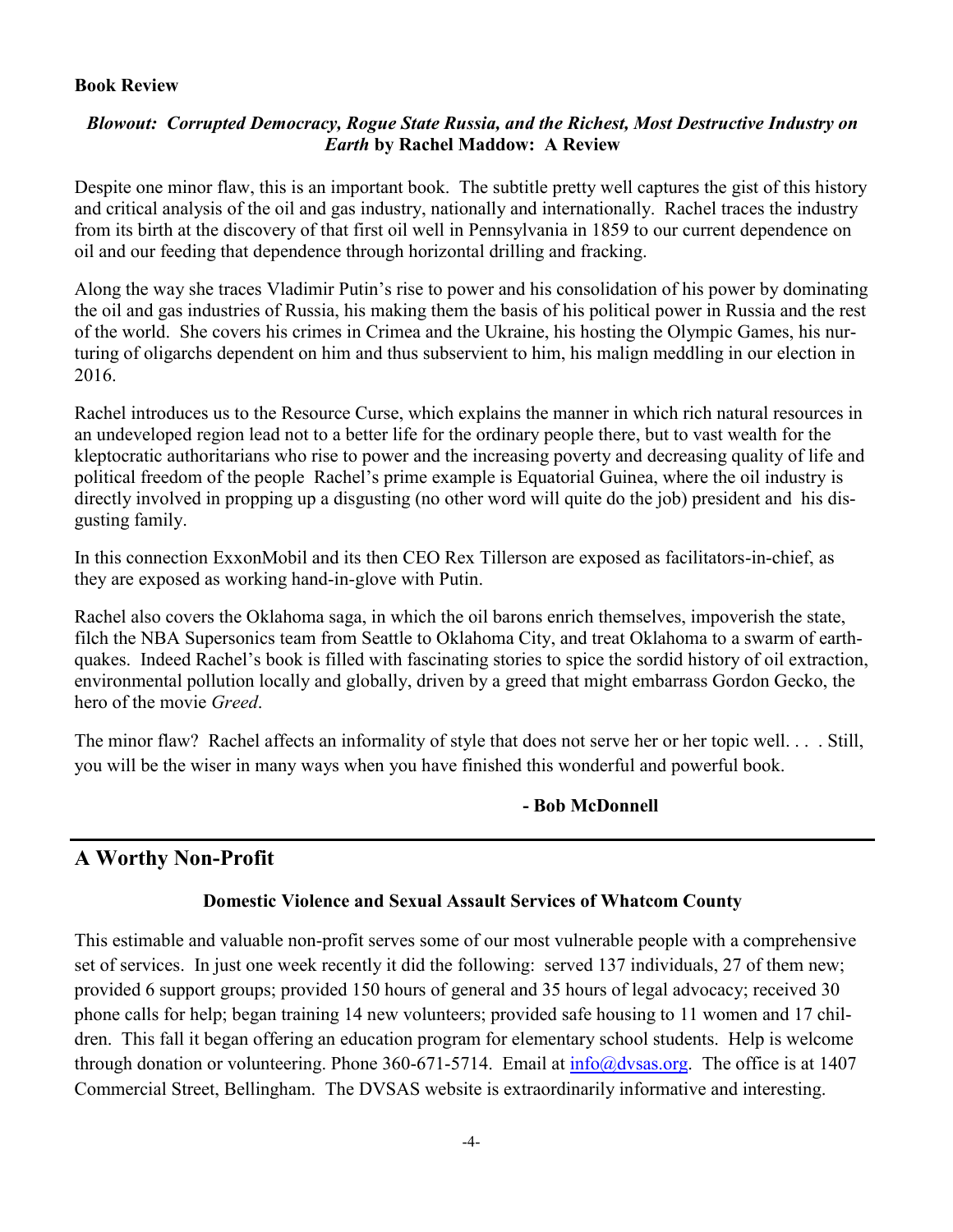# **OCTOBER 2019 INTEREST GROUPS**

If you are interested in one of the groups please call or email the contact person.

**BOOK GROUP**--Donna Moore, 360-733-5769 dfmoore12@gmail.com We will meet on Tuesday at 2:00 pm November 19th at the home of Donna Moore 1200 Birch Falls Dr., 360-733-5769.

- November's book is *The House at the Edge of the Night* by Catherine Banner. Discussion leader-Suzanne, snacks-Suzanne.
- December's book is *The Rent Collector* by Cameron Wright. Discussion leader and snacks—Suzanne Krogh

**INFORMAL DINING**—Stephen Hutchens, 360-483-6873 sphutchens@yahoo.com The dining schedule has been emailed to participants. We are off to another great year!!

**OPERA GROUP--Evelyn Ames, 360-734-3184, evelyn.ames@wwu.edu** Contact Evelyn for more information. **2019-2020 MET HD** schedule (Saturdays): Nov. 9 (Madama Butterfly); Nov. 23 (Philip Glass' Akhnaten) Premier. Met HD: Radio broadcasts: King FM-98.1 and CBC Radio 105.7. Pacific Northwest Opera (previously Skagit Opera) the 8th and 10th.

**WRITER'S GROUP -** Troy Faith Ward, 425-299-4924, troyfaithward@gmail.com. Meets twice a month. The groups are kept small so there is time for reading and critiquing each other's work.

A second writing group has started and is accepting new members. Meets twice a month. Call Howard Evans, 360-650-9724, barbandhoward@comcast.net if interested.

## **President's Notes,** *cont'd*

that you think would be a good fit for this position. If you are interested in discussing this, putting your hat in the ring, or have a suggestion, please email me at *majkut.kevin@gmail.com.*

And if you see me walking toward you at a WWURA event, please don't avert your eyes and then hurry away because you think I want you to volunteer...I could be planning on telling you a good story or just saying hello...or I could be asking you to volunteer. Take the chance.

**-Kevin Majkut**

# **WWURA'S Jingle Bell Team**

**Evelyn Ames** would appreciate WWURA members supporting Bellingham's 2019 Jingle Bell Run/Walk team. To register, google the following: Bellingham 2019 JBR. When web page appears, check for teams (wwura is listed) and follow instructions for registering or donating. Many thanks. Please note all monies raised go to support programs for those with arthritis, especially children.